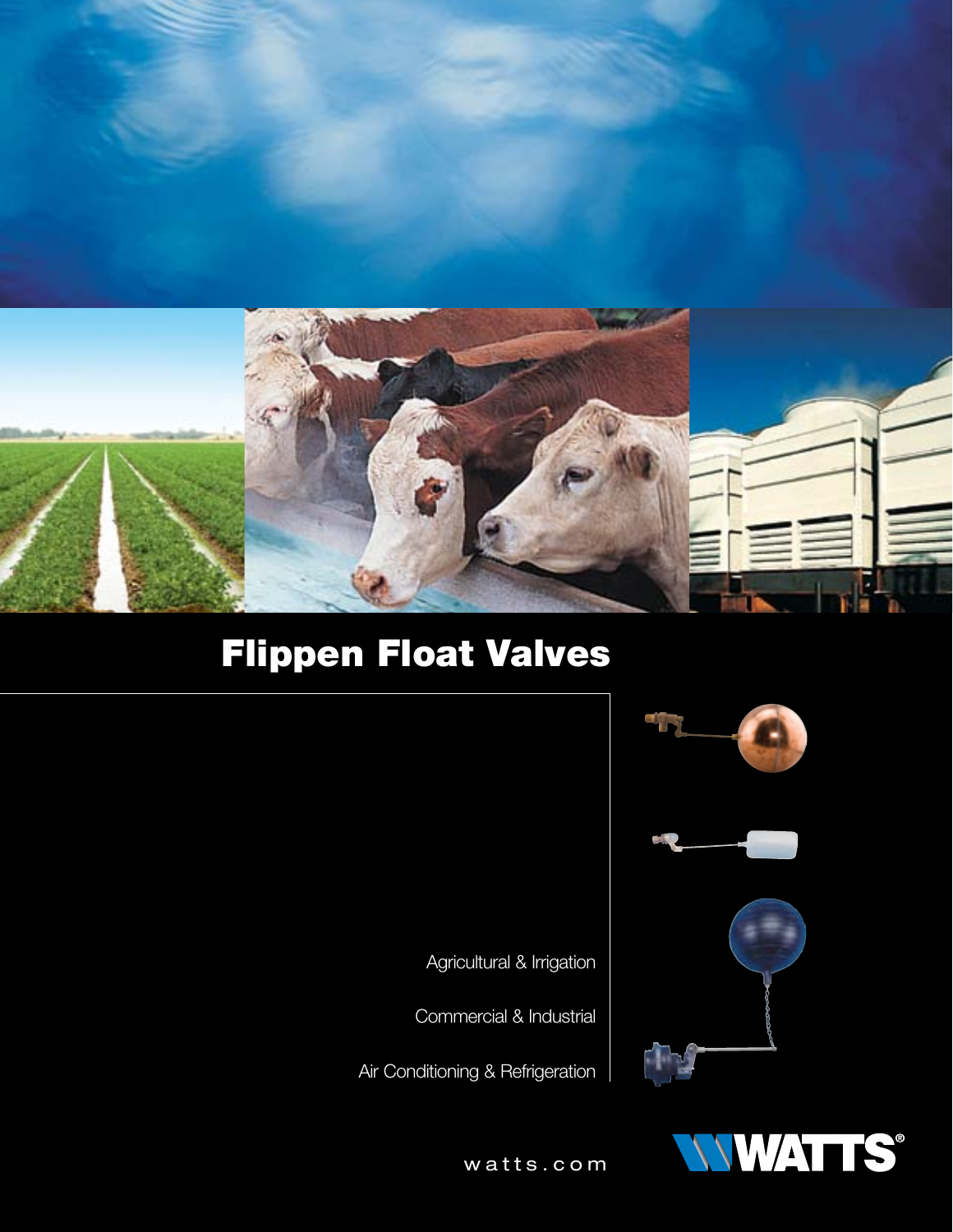This Watts Flippen Float Valve brochure features high quality, reliable control assemblies and components that provide make up water for pressure washers, cooling towers, heat transfer units, cattle watering tanks, refrigeration units, and for many other applications where float valves are required. To make it easier for you to access and specify the best product for your particular applications, we have provided a complete, detailed description and listing of our float valve products noted in the table of contents below.

In keeping with the Watts tradition of quality, our float valves and related components are manufactured to deliver the highest levels of integrity, reliability, and price/performance. Our heavy duty service valves will provide you with float valve solutions that you can rely on for your particular needs.

# Table of Contents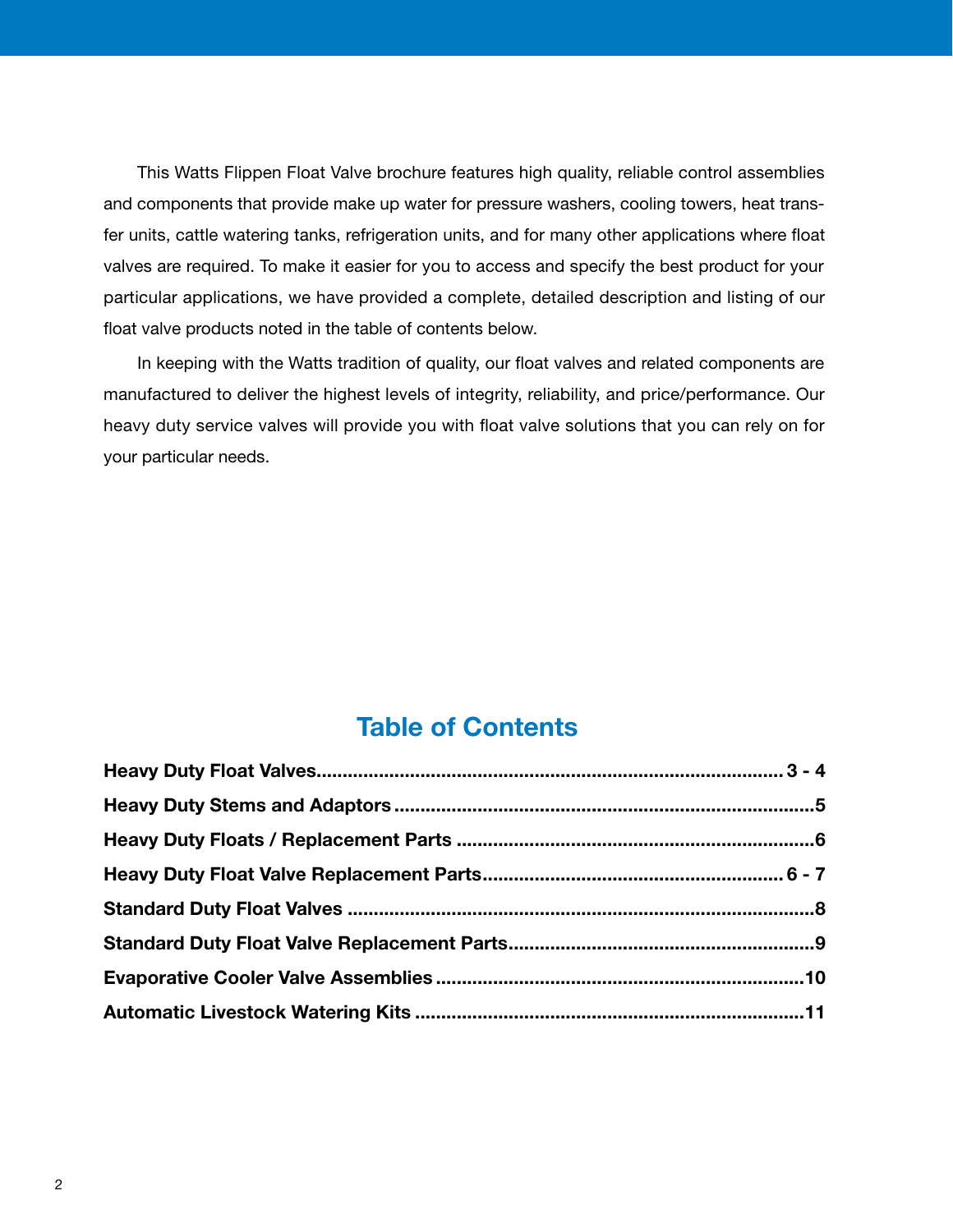#### Features

- Pipe-threaded for pipe connections and straight-pipe threaded for locknut
- Machined flange for support against tank wall
- All bronze bodies
- Serrated arms for quick easy adjustment of water level (all sizes)
- High tensile manganese bronze long and short arms
- No jam single lever action
- Replaceable seals

#### Flow Specifications

| <b>Size</b>           | <b>Pressure</b> | <b>Flow</b> | <b>Pressure</b> | <b>Flow</b> |
|-----------------------|-----------------|-------------|-----------------|-------------|
| $\frac{3}{8}$ "       | 50psi           | 14 gpm      | 100psi          | 21 gpm      |
| $\frac{1}{2}$ "       | 50psi           | 20 gpm      | 100psi          | 31 gpm      |
| $\frac{3}{4}$ "       | 50psi           | 40 gpm      | 100psi          | 60 gpm      |
| 1"                    | 50psi           | $100$ gpm   | 100psi          | $150$ gpm   |
| $1\frac{1}{4}$ " - 2" | 50psi           | $250$ gpm   | 100psi          | 348 gpm     |





| <b>Item</b> | Qty. | <b>Description</b> | <b>Material</b>        |
|-------------|------|--------------------|------------------------|
|             |      | Body               | <b>Bronze</b>          |
| 2           |      | Plunger            | Brass                  |
| 3           |      | Long arm           | <b>Bronze</b>          |
| 4           |      | Short arm          | <b>Bronze</b>          |
| 5           |      | Plunger tip        | Buna-N                 |
| 6           |      | Leather ring       |                        |
|             |      | Thumb screw        | <b>Brass</b>           |
| 8           |      | Cotter pin         | <b>Stainless Steel</b> |

#### Recommended Sizes

|                               |                                    |                                  |                                                                           |                                  |                                                                      | <b>Inlet Pressure (psi)</b>       |     |                                     |                                   |                                    |                            |                              |     |
|-------------------------------|------------------------------------|----------------------------------|---------------------------------------------------------------------------|----------------------------------|----------------------------------------------------------------------|-----------------------------------|-----|-------------------------------------|-----------------------------------|------------------------------------|----------------------------|------------------------------|-----|
| <b>Valve Size</b><br>(Inches) | 20                                 | 40                               |                                                                           | 60                               |                                                                      | 80                                | 100 |                                     | 120                               |                                    | 140                        |                              | 160 |
| $\frac{3}{8}$                 |                                    | 4" Dia. Float and #11 Stem       |                                                                           | 4" x 5" Float<br>and<br>#11 Stem |                                                                      | 5" Dia. Float<br>and<br>#11 Stem  |     |                                     |                                   |                                    | 6" Dia. Float and #11 Stem |                              |     |
| $\frac{1}{2}$                 | 4" Dia. Float<br>and<br>#11 Stem   | 4" x 5" Float<br>and<br>#11 Stem |                                                                           | 5" Dia. Float<br>and<br>#11 Stem | 6" Dia. Float and #11 Stem                                           |                                   |     |                                     |                                   | 8" Dia. Float<br>and<br>#11.5 Stem |                            |                              |     |
| $\frac{3}{4}$                 | 4" Dia, Float<br>and<br>#11 Stem   | 4" x 5" Float<br>and<br>#11 Stem |                                                                           | 5" Dia. Float<br>and<br>#11 Stem | 6" Dia. Float<br>7" Dia. Float and #11.5 Stem<br>and<br>$#11.5$ Stem |                                   |     |                                     |                                   |                                    |                            |                              |     |
|                               | 7" Dia. Float<br>and<br>#11.5 Stem |                                  | 10" Dia. Float<br>8" Dia. Float<br>and<br>and<br>#12.5 Stem<br>#12.5 Stem |                                  |                                                                      |                                   |     | 12" Dia. Float<br>and<br>#12.5 Stem |                                   |                                    |                            |                              |     |
| $1\frac{1}{4}$ to 2           |                                    | 8" Dia. Float<br>and<br>#13 Stem |                                                                           |                                  |                                                                      | 10" Dia. Float<br>and<br>#13 Stem |     |                                     | 12" Dia. Float<br>and<br>#13 Stem |                                    |                            | P16 Float<br>and<br>#13 Stem |     |

This chart is used to select the proper float and stem for the selected valve size at a given inlet pressure. Do not exceed the maximum pressure of the selected valve. Example: Valve inlet - 34", inlet pressure - 85psi, use a 6" diameter float and a #11.5 stem.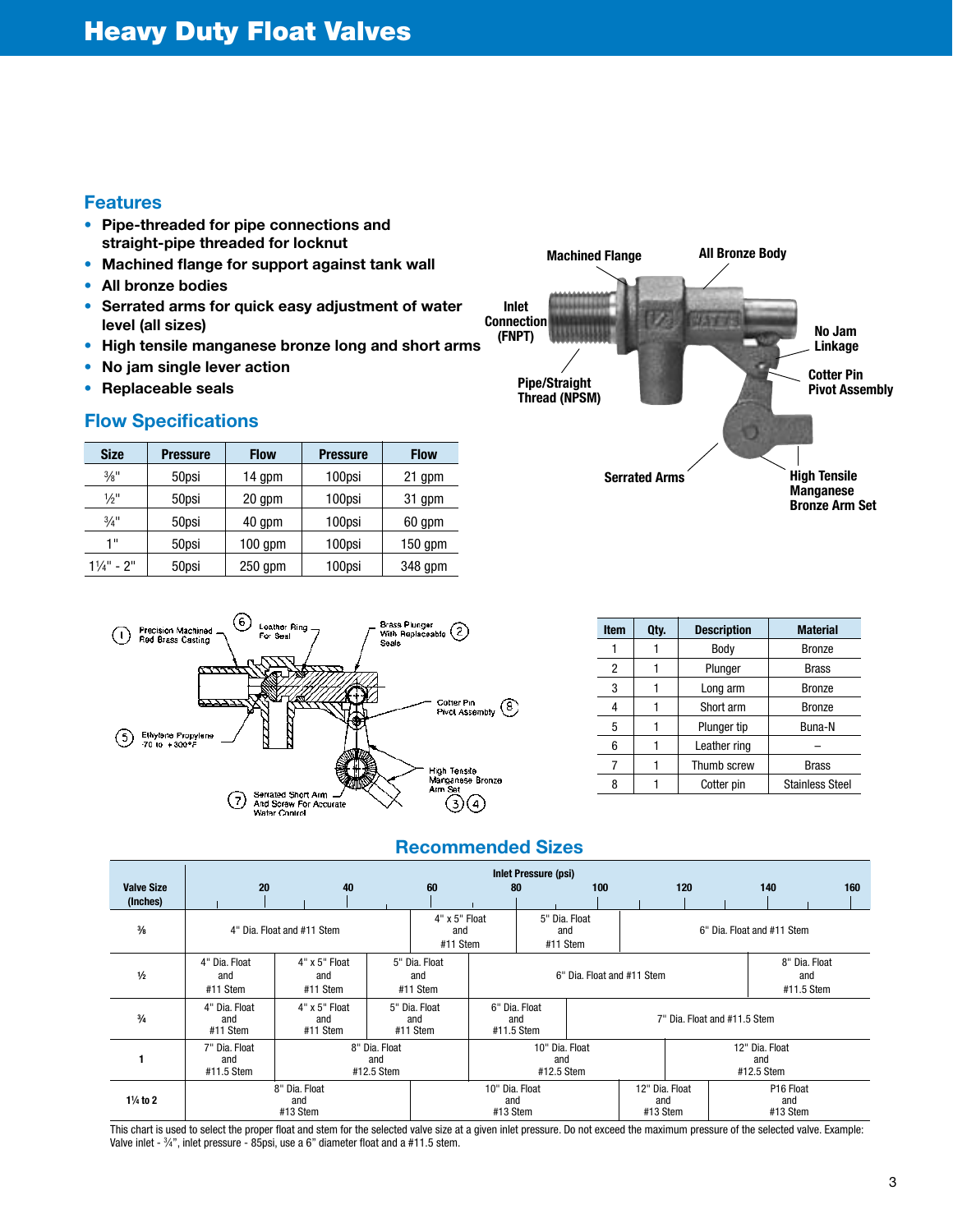### Non-Threaded Outlet





# Threaded Outlet



#### Valve Assembly

A high capacity valve that can be tank wall-mounted. Inlet side has a machined flange 1"– 2" are also female NPT pipe threaded for inlet connection. All sizes have a male straight-pipe threaded for locknut. (See replacement parts for locknuts).

| Maximum Pressure - 165psi • Maximum Temperature - 180°F |  |  |
|---------------------------------------------------------|--|--|
|                                                         |  |  |

| <b>Pipe</b>                 |              | <b>Stem</b>        | <b>Dimensions</b> |                  | <b>Inner</b> | Master | Weight     |
|-----------------------------|--------------|--------------------|-------------------|------------------|--------------|--------|------------|
| <b>Size</b>                 | <b>Model</b> | <b>Fitting</b>     |                   |                  | <b>Pack</b>  | Pack   | each (oz.) |
| $\frac{3}{8}$ <sup>11</sup> | 375          | $\frac{1}{4} - 20$ | 3"                | $1\frac{1}{4}$ " | 10           | 40     | 8.6        |
| $\frac{1}{2}$ "             | 500          | $\frac{1}{4}$ -20  | $3\frac{1}{2}$ "  | ייפ              | 10           | 40     | 11.3       |
| $\frac{3}{4}$ "             | 750          | $\frac{1}{4} - 20$ | 4"                | ייפ              | 10           | 40     | 18.3       |

A high capacity valve that can be tank wall-mounted. Inlet side has a machined flange and is female NPT pipe threaded for inlet connection.

| 1 !!           | 1000    | $\frac{5}{16} - 18$ | 3"               | 4" | ა | 10 | 29.0 |  |
|----------------|---------|---------------------|------------------|----|---|----|------|--|
| 1"             | 1000-01 | $\frac{3}{8} - 16$  | 3"               | 4" | 5 | 10 | 29.0 |  |
| $1\frac{1}{4}$ | 1250    | $\frac{3}{8} - 16$  | $5\frac{1}{2}$ " | 4" | 5 | 10 | 50.5 |  |
| $1\frac{1}{2}$ | 1500    | $\frac{3}{8} - 16$  | $5\frac{1}{2}$ " | 4" | 5 | 10 | 48.0 |  |
| ን"             | 2000    | $\frac{3}{8} - 16$  | 6"               | 4" | 5 | 10 | 53.6 |  |

1000-1 same as 1000 except it has 3 ⁄8 - 16 threads in short arm.

#### Valve Assembly with Locknut and Gasket

#### (For Bulkhead Mount)

A high capacity valve that can be tank wall-mounted. Inlet side has a machined flange and male straight-pipe threaded for locknut. (See replacement parts for locknuts).

#### Maximum Pressure - 165psi • Maximum Temperature - 180°F

| <b>Pipe</b>     |              | <b>Stem</b>        |                  | <b>Dimensions</b> |      | <b>Master</b> | Weight     |  |
|-----------------|--------------|--------------------|------------------|-------------------|------|---------------|------------|--|
| <b>Size</b>     | <b>Model</b> | <b>Fitting</b>     | A                | В                 | Pack | Pack          | each (oz.) |  |
| $\frac{3}{8}$ " | 375-12       | $\frac{1}{4} - 20$ | 3"               | $1\frac{1}{4}$ "  | 10   | 40            | 9.3        |  |
| $\frac{1}{2}$ " | $500-12$     | $\frac{1}{4} - 20$ | $3\frac{1}{2}$ " | 2"                | 10   | 40            | 12.0       |  |
| $\frac{3}{4}$ " | 750-12       | $\frac{1}{4} - 20$ | 4"               | ייפ               | 10   | 40            | 18.9       |  |

#### Valve Assembly

A high capacity valve with same inlet feature as standard valve, with MNPT thread on the outlet. Like the standard valves, this valve can be tank wall-mounted. (See replacement parts for locknuts.)

#### Maximum Pressure - 165psi • Maximum Temperature - 180°F

| <b>Pipe</b>     |              | <b>Stem</b>       | <b>Dimensions</b> |     | <b>Inner</b> | Master | Weight     |  |
|-----------------|--------------|-------------------|-------------------|-----|--------------|--------|------------|--|
| <b>Size</b>     | <b>Model</b> | <b>Fitting</b>    | A                 | B   | <b>Pack</b>  | Pack   | each (oz.) |  |
| $\frac{1}{2}$ " | 500TO        | $\frac{1}{4}$ -20 | $3\frac{1}{2}$ "  | ייפ | 10           | 40     | 12.0       |  |
| $\frac{3}{4}$ " | 750T0        | $\frac{1}{4}$ -20 | 4"                | ייפ | 10           | 40     | 17.3       |  |

## Valve Assembly with Locknut and Gasket

#### (For Bulkhead Mount)

| $\frac{1}{2}$ " | 500TO-12 | $\frac{1}{4} - 20$ | 21/1 | יי |  |  |
|-----------------|----------|--------------------|------|----|--|--|
| $\frac{3}{4}$ " | 750T0-12 | $\frac{1}{4} - 20$ |      | יי |  |  |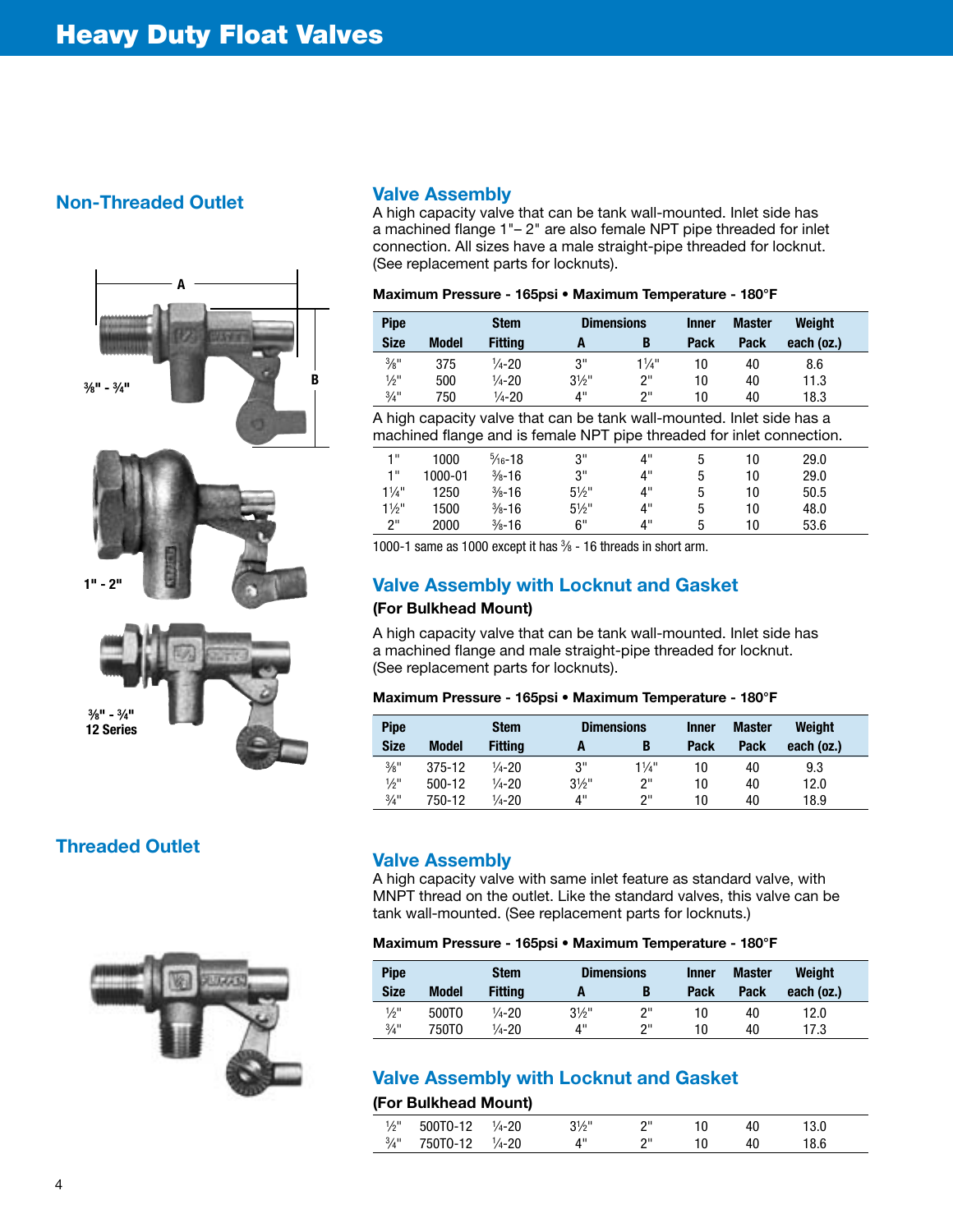**Stems** 



#### Brass with threads on both ends. (For other sizes consult factory.)

| <b>Model</b> | End #1<br><b>Thread</b> | Length | <b>End #2</b><br><b>Thread</b> | <b>Rod</b><br>Diam.          | Weight<br>each (oz.) | <b>Inner</b><br><b>Pack</b> | <b>Master</b> |
|--------------|-------------------------|--------|--------------------------------|------------------------------|----------------------|-----------------------------|---------------|
| 11           | $\frac{1}{4} - 20$      | 10"    | $\frac{1}{4} - 20$             | $\frac{1}{4}$ "              | 2.3                  | 10                          | 50            |
| 11.5         | $\frac{1}{4} - 20$      | 12"    | $\frac{5}{16} - 18$            | $\frac{5}{16}$ <sup>11</sup> | 4.3                  | 10                          | 50            |
| $11 - 12$    | $\frac{1}{4} - 20$      | 12"    | $\frac{1}{4} - 20$             | $\frac{1}{4}$ "              | 2.9                  | 10                          | 50            |
| 12           | $\frac{5}{16} - 18$     | 12"    | $\frac{5}{16} - 18$            | $\frac{5}{16}$ <sup>11</sup> | 4.3                  | 10                          | 50            |
| 12.5         | $\frac{5}{16} - 18$     | 12"    | $\frac{3}{8} - 16$             | $\frac{3}{8}$ <sup>11</sup>  | 6.3                  | 10                          | 50            |
| 13           | $\frac{3}{8} - 16$      | 12"    | $\frac{3}{8} - 16$             | $\frac{3}{8}$ "              | 6.3                  | 10                          | 50            |

Nuzzle Assembly



Allows ball to float free. Designed for use on exposed cattle watering systems. Cattle can nuzzle ball without harm to, or activation of, valve. Assembly consists of thumb screw, hooks, swivel joint, and stem, threaded at one end. All brass.

| <b>Model</b>   | <b>Thread</b><br>on Stem | <b>Thread on</b><br><b>Thumbscrew</b> | <b>Rod</b><br>Length | Weight<br>each (oz.) | <b>Inner</b><br><b>Pack</b> | <b>Master</b><br><b>Pack</b> |
|----------------|--------------------------|---------------------------------------|----------------------|----------------------|-----------------------------|------------------------------|
| N1             | $\frac{1}{4} - 20$       | $\frac{1}{4} - 20$                    | 10"                  | 4                    | 10                          | 50                           |
| $N1-7$         | $\frac{1}{4} - 20$       | $\frac{5}{16} - 18$                   | 10"                  | 4                    | 10                          | 50                           |
| N <sub>5</sub> | $\frac{5}{16} - 18$      | $\frac{5}{16} - 18$                   | 12"                  | 5                    | 10                          | 50                           |
| $N5-1$         | $\frac{5}{16} - 18$      | $\frac{1}{4} - 20$                    | 12"                  | 5                    | 10                          | 50                           |
| $N5-3$         | $\frac{5}{16} - 18$      | $\frac{3}{8} - 16$                    | 12"                  | 5                    | 10                          | 50                           |
| N8             | $\frac{3}{8} - 16$       | $\frac{3}{8} - 16$                    | 12"                  | 6                    | 10                          | 50                           |
| N8-7           | $\frac{3}{8} - 16$       | $\frac{5}{16} - 18$                   | 12"                  | 6                    | 10                          | 50                           |

# Thread Adaptors For Floats



| <b>Model</b>     | <b>Male Thread</b><br><b>Float</b> | <b>Female Thread</b><br><b>Stem</b> | <b>Inner</b><br><b>Pack</b> | <b>Master</b><br><b>Pack</b> |  |
|------------------|------------------------------------|-------------------------------------|-----------------------------|------------------------------|--|
| AD1              | $\frac{3}{8}$ NPT                  | $\frac{5}{16} - 18$                 | 5                           | 100                          |  |
| AD <sub>2</sub>  | $\frac{3}{8}$ NPT                  | $\frac{3}{8} - 16$                  | 5                           | 100                          |  |
| AD3              | $\frac{1}{2}$ NPT                  | $\frac{3}{8} - 16$                  | 5                           | 50                           |  |
| AD4              | $3/4$ NPT                          | $\frac{3}{8} - 16$                  | 5                           | 50                           |  |
| AD <sub>10</sub> | $\frac{1}{4}$ -20                  | $\frac{5}{16} - 18$                 | 5                           | 50                           |  |
| AD11             | $\frac{1}{4} - 20$                 | $\frac{3}{8} - 16$                  | 5                           | 50                           |  |
| AD12             | $\frac{5}{16} - 18$                | $\frac{1}{4} - 20$                  | 5                           | 50                           |  |
| AD <sub>13</sub> | $\frac{3}{8}$                      | $\frac{5}{16} - 18$                 | 5                           | 50                           |  |
| AD14             | $\frac{3}{8} - 16$                 | $\frac{1}{4} - 20$                  | 5                           | 50                           |  |
| AD <sub>15</sub> | $\frac{5}{16} - 18$                | $\frac{3}{8} - 16$                  | 5                           | 50                           |  |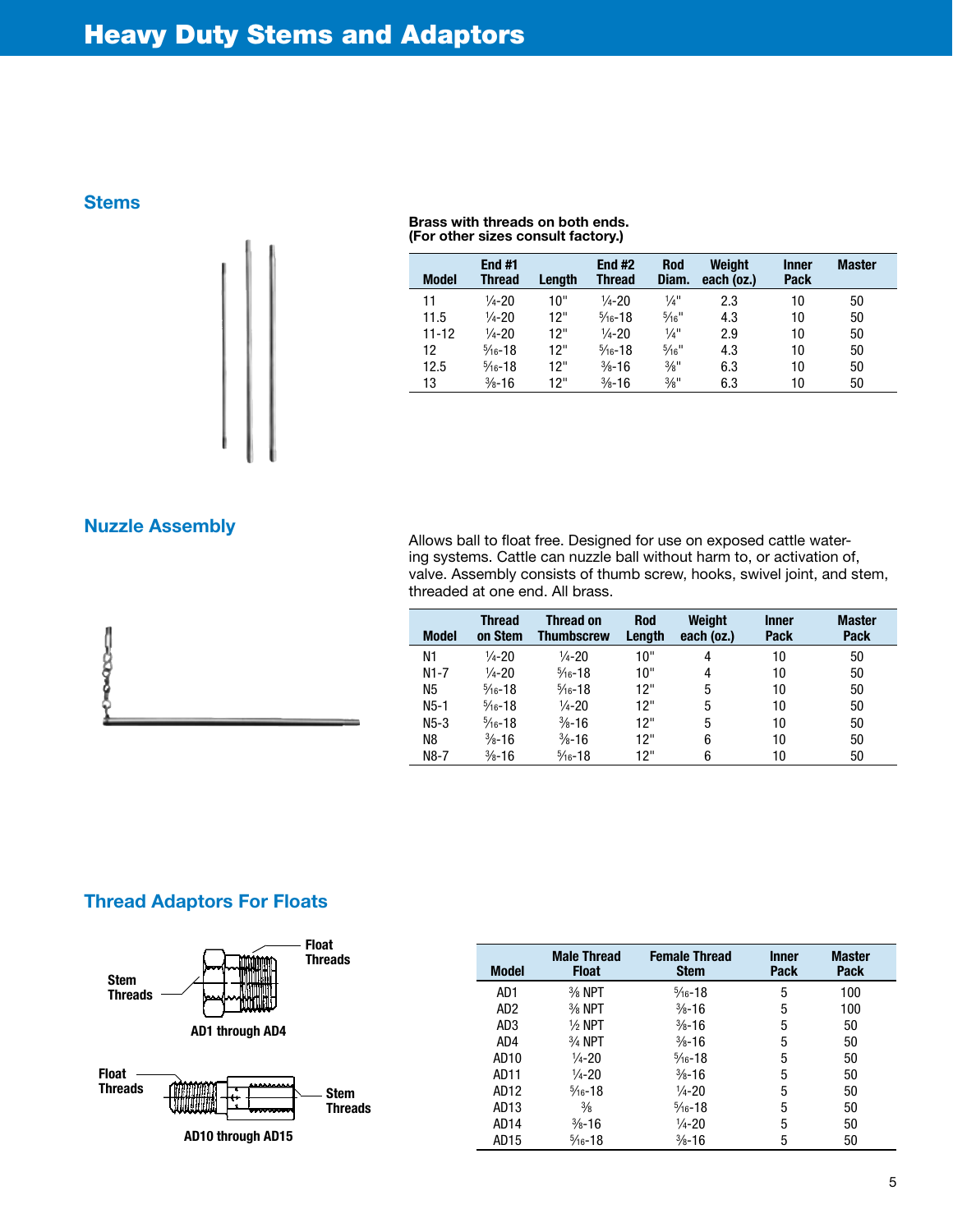#### Copper Floats



### Plastic Floats



High grade copper construction. Firmly bonded overlapping joints (leadfree solder).

#### Maximum Temperature - 200°F

| <b>Diameter</b><br><b>Size</b> | Model          | <b>Thread</b><br><b>Connection</b> | <b>Inner</b><br><b>Pack</b> | <b>Master</b><br><b>Pack</b> | Weight<br>each (oz.) |
|--------------------------------|----------------|------------------------------------|-----------------------------|------------------------------|----------------------|
| $4" \times 5"$                 | CХ             | $\frac{1}{4} - 20$                 |                             | 8                            | 2.6                  |
| 4"                             | C <sub>4</sub> | $\frac{1}{4} - 20$                 |                             | 8                            | 4.3                  |
| 5"                             | C <sub>5</sub> | $\frac{1}{4} - 20$                 |                             | 12                           | 6.5                  |
| 6"                             | C <sub>6</sub> | $\frac{1}{4} - 20$                 |                             | 8                            | 8.3                  |
| 6"                             | $C6-7$         | $\frac{5}{16} - 18$                |                             | 8                            | 8.3                  |
| 6"                             | $C6-3$         | $\frac{3}{8} - 16$                 |                             | 24                           | 8.3                  |
| 7"                             | C7             | $\frac{5}{16} - 18$                |                             | 12                           | 15.3                 |
| 8"                             | C8             | $\frac{3}{8} - 16$                 |                             | 8                            | 20.0                 |
| 10"                            | C10            | $\frac{3}{8} - 16$                 |                             | 4                            | 44.0                 |
| 12"                            | C12            | $\frac{3}{8} - 16$                 |                             |                              | 67.0                 |

Non-electrolytic, highly corrosion resistant. Unaffected by salts and caustic fluids. All injection molded Polyethylene construction. Resistant to sunlight deterioration.

#### Maximum Temperature - 140°F

| <b>Diameter</b><br><b>Size</b>   | <b>Model</b>    | <b>Inner</b><br><b>Pack</b> | <b>Master</b><br><b>Pack</b> | <b>Weight</b><br>each (oz.) |
|----------------------------------|-----------------|-----------------------------|------------------------------|-----------------------------|
| $4" \times 5"$                   | <b>PX</b>       |                             | 10                           | 2.3                         |
| 6"                               | P6              |                             | 10                           | 7.3                         |
| 6"                               | P6-7            |                             | 10                           | 7.3                         |
| 8"                               | P8              |                             | 10                           | 12.6                        |
| 8"                               | P8-7            |                             | 10                           | 12.6                        |
| 8"                               | P8-1            |                             | 10                           | 12.6                        |
| 2 pcs. $6"$ *                    | P <sub>12</sub> |                             |                              | 14.6                        |
| 2 pcs. $8^{\text{II}\star\star}$ | P16             |                             |                              | 25.1                        |

\* Assembly of two P6's.

\*\* Assembly of two P8's.

# Heavy Duty Float Valve Replacement Parts



1MN 2MN<br>(Long Arm) (Short A

(Short Arm)

Valve Arms (Bronze) For valve sizes  $\frac{3}{8}$ ", 1/2" and  $\frac{3}{4}$ "

| <b>Model</b> | <b>Thread</b><br><b>Size</b> | <b>Inner</b><br><b>Pack</b> | <b>Master</b><br><b>Pack</b> |
|--------------|------------------------------|-----------------------------|------------------------------|
| 1MN          | N/A                          | 10                          | 100                          |
| 2MN-1        | $\frac{1}{4} - 20$           | 10                          | 100                          |
| 2MN-7        | $\frac{5}{16} - 18$          | 10                          | 100                          |
| 2MN-3        | $\frac{3}{8} - 16$           | 10                          | 100                          |
| 2MN-9        | 1/8                          | 10                          | 100                          |



1JB 2JB<br>(Long Arm) (Short A (Short Arm)

# Valve Arms (Bronze)

For valve sizes 1" through 2"

| <b>Model</b> | <b>Thread</b><br><b>Size</b> | <b>Inner</b><br><b>Pack</b> | <b>Master</b><br>Pack |
|--------------|------------------------------|-----------------------------|-----------------------|
| 1JB          | N/A                          | 10                          | 100                   |
| $2JB-1$      | $\frac{1}{4} - 20$           | 10                          | 100                   |
| $2JB-7$      | $\frac{5}{16} - 18$          | 10                          | 100                   |
| $2JB-3$      | $\frac{3}{8} - 16$           | 10                          | 100                   |
| $2JB-9$      | 1/8 NPSF                     | 10                          | 100                   |
| $2JB-4$      | $1/4$ NPSF                   | 10                          | 100                   |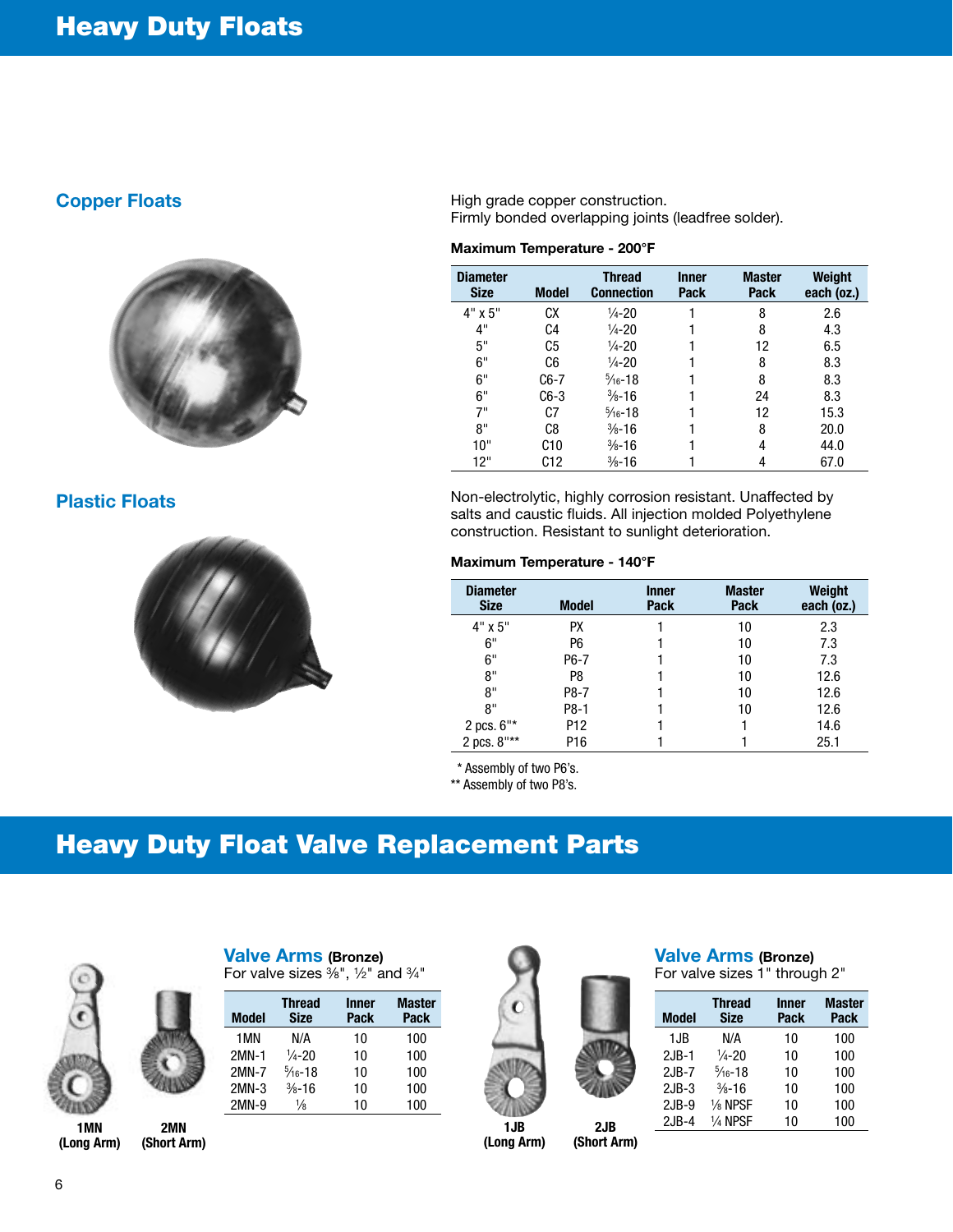

#### Valve Arm Sets (Bronze)

| Model | <b>Size</b><br>(Inches)                       | <b>Inner</b><br>Pack | <b>Master</b><br>Pack |
|-------|-----------------------------------------------|----------------------|-----------------------|
| A1214 | $\frac{3}{6}$ , $\frac{1}{2}$ , $\frac{3}{4}$ | 10                   | 100                   |
| A1210 | 1" (larger)                                   | 10                   | 100                   |

Valve arm set includes long arm, short arm & thumb screw only.

# Leather Rings

| <b>Valve</b><br><b>Size</b> | <b>Model</b> | <b>Inner</b><br><b>Pack</b> | <b>Master</b><br><b>Pack</b> |
|-----------------------------|--------------|-----------------------------|------------------------------|
| $3/8$ <sup>11</sup>         | $375 - 8$    | 10                          | 100                          |
| $1/2$ <sup>11</sup>         | $500 - 8$    | 10                          | 100                          |
| $3/4$ <sup>11</sup>         | $750 - 8$    | 10                          | 100                          |
| 1"                          | $500 - 8$    | 10                          | 100                          |
| $1\frac{1}{4}$ "            | $500 - 8$    | 10                          | 100                          |
| $1\frac{1}{2}$              | $500 - 8$    | 10                          | 100                          |
| 2"                          | $500 - 8$    | 10                          | 100                          |
|                             |              |                             |                              |



#### Plunger Assembly (Brass)

| <b>Valve</b><br><b>Size</b> | <b>Model</b> | <b>Inner</b><br>Pack | <b>Master</b><br>Pack |
|-----------------------------|--------------|----------------------|-----------------------|
| $\frac{3}{8}$ "             | 375-A785     | 10                   | 100                   |
| $\frac{1}{2}$ <sup>11</sup> | 500-A785     | 10                   | 100                   |
| $\frac{3}{4}$ "             | 750-A785     | 10                   | 100                   |
| 1"                          | 1000-A785    | 10                   | 100                   |
| $1\frac{1}{4}$ "            | J-A785       | 10                   | 100                   |
| $1\frac{1}{2}$              | J-A785       | 10                   | 100                   |
| 2"                          | J-A785       | 10                   | 100                   |

# ( 5⁄16-18 x 5⁄8")

Machine Screws (Brass)

| ۰ |  |
|---|--|
| ٠ |  |
|   |  |
|   |  |
| ÷ |  |
| ٠ |  |

| Valve<br><b>Size</b> | <b>Model</b> | <b>Inner</b><br>Pack | <b>Master</b><br>Pack |
|----------------------|--------------|----------------------|-----------------------|
| 1"                   | 10           | 10                   | 100                   |
| 11/4"                | 10           | 10                   | 100                   |
| $1\frac{1}{2}$ "     | 10           | 10                   | 100                   |
| 2"                   | 10           | 10                   | 100                   |

# Thumb Screws (Brass)

| <b>Valve</b><br><b>Size</b> | <b>Model</b> | <b>Inner</b><br>Pack | <b>Master</b><br>Pack |
|-----------------------------|--------------|----------------------|-----------------------|
| $\frac{3}{8}$ "             | 15           | 10                   | 100                   |
| $\frac{1}{2}$ <sup>11</sup> | 15           | 10                   | 100                   |
| $3/4$ <sup>11</sup>         | 15           | 10                   | 100                   |

# Nut & Bolt Assembly

(Stainless Steel)

| Valve<br><b>Size</b> | <b>Model</b> | Inner<br>Pack | <b>Master</b><br>Pack |
|----------------------|--------------|---------------|-----------------------|
| $\frac{3}{8}$ "      | 3B           | 10            | 100                   |
| $1/2$ <sup>11</sup>  | 3B           | 10            | 100                   |
| $3/4$ <sup>11</sup>  | 3B           | 10            | 100                   |
| 1"                   | 4B           | 10            | 100                   |
| $1\frac{1}{4}$       | 4B           | 10            | 100                   |
| $1\frac{1}{2}$       | 4B           | 10            | 100                   |
| 2"                   | 4B           | 10            | 100                   |

## Cotter Pins (Brass)

| Valve<br><b>Size</b>                  | Model | <b>Inner</b><br>Pack | Master<br>Pack |
|---------------------------------------|-------|----------------------|----------------|
| $\frac{1}{8}$ " - 1"                  | З     | 10                   | 100            |
| $\frac{3}{16}$ " - 11/ <sub>2</sub> " | Δ     | 10                   | 100            |









| <b>Valve</b><br><b>Size</b> | <b>Model</b> | <b>Inner</b><br>Pack | <b>Master</b><br>Pack |
|-----------------------------|--------------|----------------------|-----------------------|
| $3/8$ <sup>11</sup>         | 700223       | 10                   | 100                   |
| $\frac{1}{2}$ <sup>11</sup> | 700225       | 10                   | 100                   |
| $3/4$ <sup>11</sup>         | 700226       | 10                   | 100                   |

# Bulkhead Locknuts (Brass)

| <b>Valve</b><br><b>Size</b> | <b>Model</b> | <b>Inner</b><br>Pack | <b>Master</b><br>Pack |
|-----------------------------|--------------|----------------------|-----------------------|
| $\frac{3}{8}$ <sup>11</sup> | $375 - 6$    | 10                   | 100                   |
| $\frac{1}{2}$ <sup>11</sup> | $500 - 6$    | 10                   | 100                   |
| $3/4$ <sup>11</sup>         | 750-6        | 10                   | 100                   |

# Plunger Disks (Rubber)

| <b>Valve</b><br><b>Size</b> | <b>Model</b> | <b>Inner</b><br>Pack | <b>Master</b><br>Pack |
|-----------------------------|--------------|----------------------|-----------------------|
| $\frac{3}{8}$ <sup>11</sup> | $375 - 5$    | 10                   | 100                   |
| $\frac{1}{2}$ "             | $500 - 5$    | 10                   | 100                   |
| $3/4$ <sup>11</sup>         | 750-5        | 10                   | 100                   |
| 1"                          | 1000-5       | 10                   | 100                   |
| $1\frac{1}{4}$ "            | J-5          | 10                   | 100                   |
| $1\frac{1}{2}$ "            | J-5          | 10                   | 100                   |
| 2"                          | J-5          | 10                   | 100                   |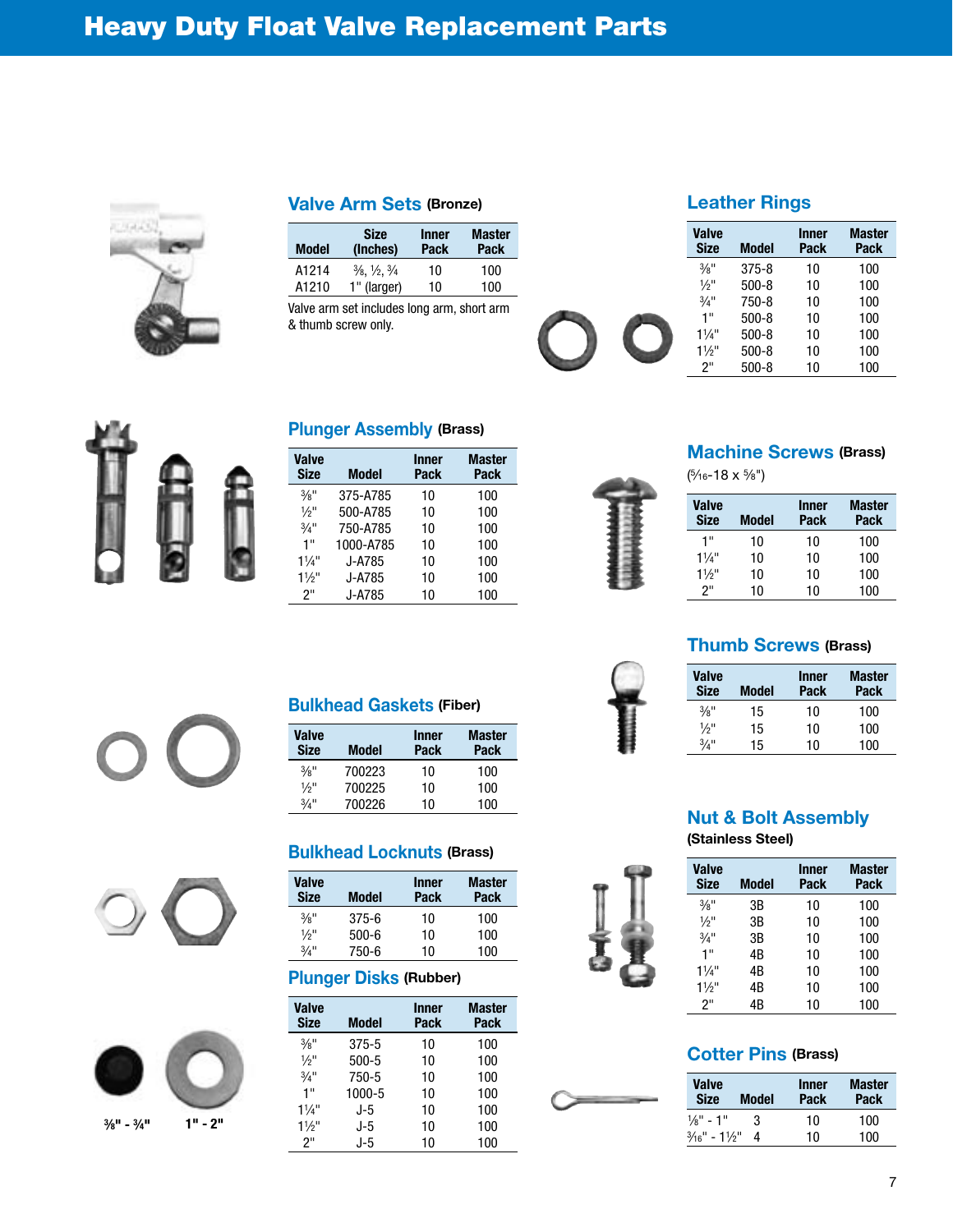# Standard Duty Valves



3 ⁄8" - 1" Threaded Outlet



11 ⁄4" - 2" Non-Threaded Outlet

### Standard Duty

 3⁄8" through 1" Bronze body with MNPT threaded inlet and outlet, 11/4" through 2" Bronze body with female NPT inlet-open outlet. Cotter pin pivot arm assembly. Replaceable plungers.

| Maximum Pressure - 125psi • Maximum Temperature 180°F |  |  |  |  |  |
|-------------------------------------------------------|--|--|--|--|--|
|-------------------------------------------------------|--|--|--|--|--|

| <b>Model</b> | <b>Pipe</b><br><b>Size</b>  | <b>Stem</b><br><b>Fitting</b> | <b>Inner</b><br><b>Pack</b> | <b>Master</b><br><b>Pack</b> | <b>Weight</b><br>each (oz.) |
|--------------|-----------------------------|-------------------------------|-----------------------------|------------------------------|-----------------------------|
| ST375        | $\frac{3}{8}$ <sup>11</sup> | $\frac{1}{4} - 20$            | 10                          | 40                           | 9.8                         |
| ST500        | $\frac{1}{2}$ "             | $\frac{1}{4}$ -20             | 10                          | 40                           | 10.5                        |
| ST750        | $\frac{3}{4}$ <sup>11</sup> | $\frac{1}{4} - 20$            | 10                          | 40                           | 13.2                        |
| ST1000       | 1 "                         | $\frac{1}{4} - 20$            | 5                           | 10                           | 17.5                        |
| ST1250       | $1\frac{1}{4}$ "            | $\frac{3}{8} - 16$            | 5                           | 10                           | 50.5                        |
| ST1500       | $1\frac{1}{2}$ "            | $\frac{3}{8} - 16$            | 5                           | 10                           | 50.2                        |
| ST2000       | 2"                          | $\frac{3}{8} - 16$            | 5                           | 10                           | 50.8                        |

NOTE: See pages 5 and 6 for stems, floats and adapters.

# Flow Specifications

|              |                              |      | <b>INLET PRESSURE -psi</b> |       |            |      |      |      |      |      |
|--------------|------------------------------|------|----------------------------|-------|------------|------|------|------|------|------|
| <b>Model</b> | <b>Size</b><br><b>Inches</b> | 5    | 15                         | 25    | 35         | 55   | 65   | 85   | 105  | 125  |
|              |                              |      |                            |       | <b>GPM</b> |      |      |      |      |      |
| ST375        | $\frac{3}{8}$                | 5.7  | 11.5                       | 14.2  | 16.0       | 19.0 | 20.5 | 23.0 | 25.0 | 27.0 |
| ST500        | $\frac{1}{2}$                | 7.0  | 12.5                       | 15.5  | 17.2       | 21.0 | 22.5 | 24.7 | 27.0 | 29.0 |
| ST750        | $\frac{3}{4}$                | 12.0 | 21.0                       | 27.5  | 30.5       | 37.7 | 41.0 | 46.5 | 48.0 | 53.0 |
| ST1000       | 1                            | 25.0 | 38.0                       | 60.0  | 64.0       | 70.0 | 74.0 | 82.5 | 90.0 | 97.0 |
| ST1250       | $1\frac{1}{4}$               | 64.0 | 90.0                       | 110.0 | 129        | 158  | 170  | 192  | 214  | 233  |
| ST1500       | $1\frac{1}{2}$               | 64.0 | 90.0                       | 110.0 | 129        | 158  | 170  | 192  | 214  | 233  |
| ST2000       | 2                            | 64.0 | 90.0                       | 110.0 | 129        | 158  | 170  | 192  | 214  | 233  |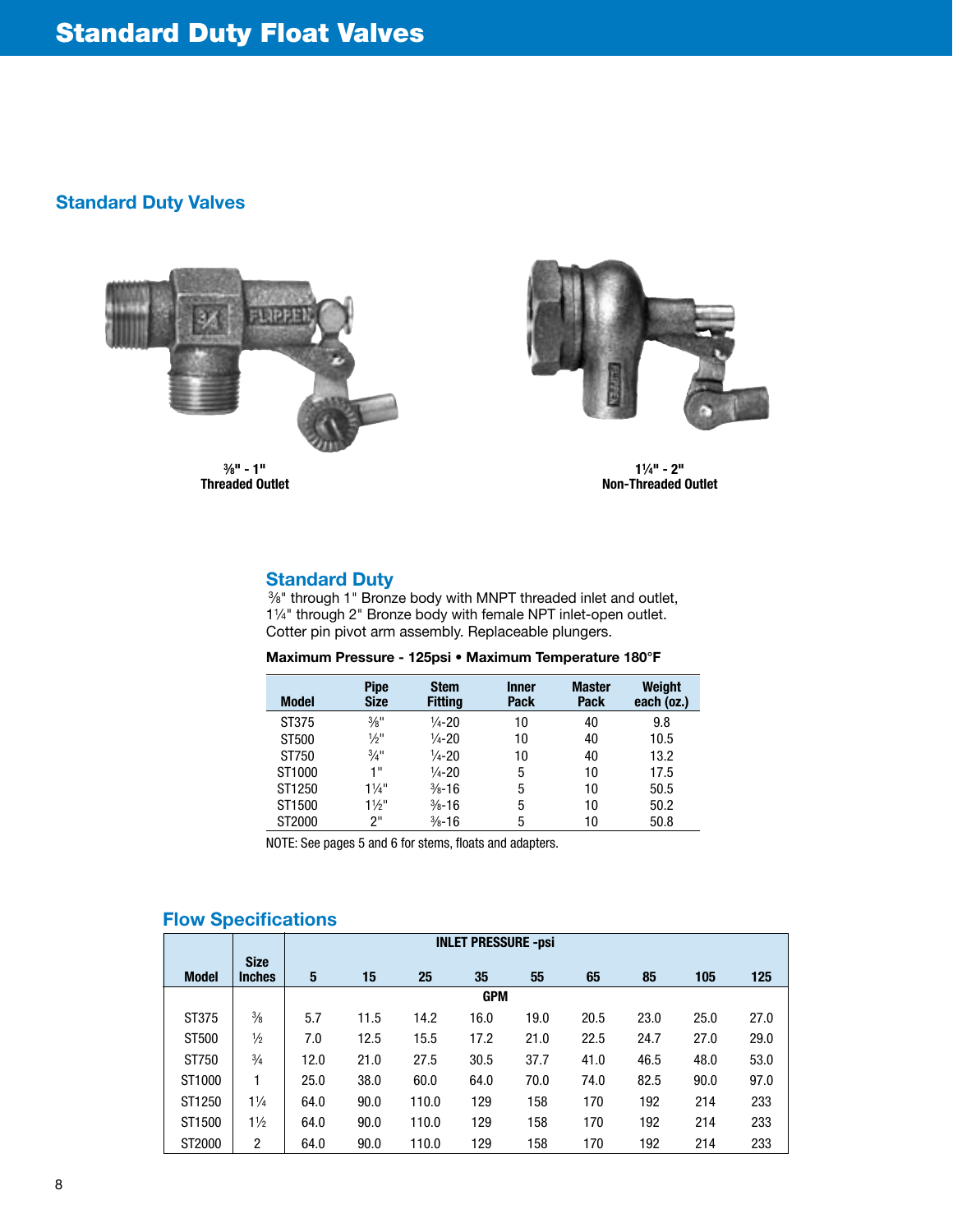



(Long Arm) (Short Arm)



(Long Arm) (Short Arm)





#### Valve Arms

For valve sizes 3⁄8" - 1" (Bronze)

| <b>Model</b>        | <b>Thread</b>         | <b>Inner</b> | <b>Master</b> |
|---------------------|-----------------------|--------------|---------------|
|                     | <b>Size</b>           | <b>Pack</b>  | Pack          |
| ST <sub>2</sub> -LA | N/A                   | 10           | 100           |
| $ST2-1$             | $\frac{1}{4}$ " - 20" | 10           | 100           |

#### Valve Arms

For valve sizes 11⁄4" - 2" (Bronze)

| <b>Model</b> | <b>Thread</b><br><b>Size</b> | <b>Inner</b><br>Pack | <b>Master</b><br>Pack |  |
|--------------|------------------------------|----------------------|-----------------------|--|
| ST3-LA       | N/A                          | 10                   | 100                   |  |
| $ST3-1$      | $\frac{3}{8}$ " -16"         | 10                   | 100                   |  |

# Complete Plunger Assembly (with seals) (Brass)

| <b>Valve</b><br><b>Size</b> | <b>Model</b>    | <b>Inner</b><br><b>Pack</b> | <b>Master</b><br>Pack |
|-----------------------------|-----------------|-----------------------------|-----------------------|
| $\frac{3}{8}$ <sup>11</sup> | ST375-PA        | 10                          | 100                   |
| $1/2$ <sup>11</sup>         | ST500-PA        | 10                          | 100                   |
| $3/4$ <sup>11</sup>         | <b>ST750-PA</b> | 10                          | 100                   |
| 1"                          | ST1000-PA       | 10                          | 100                   |
| $1\frac{1}{4}$ "            | ST1250-PA       | 10                          | 100                   |
| $1\frac{1}{2}$ "            | ST1250-PA       | 10                          | 100                   |
| 2"                          | ST1250-PA       | 10                          | 100                   |

Parts not sold separately.

#### Fasteners (Brass)

| Valve<br><b>Size</b>  | Model | <b>Type</b>          | <b>Inner</b><br>Pack | Master<br><b>Pack</b> |
|-----------------------|-------|----------------------|----------------------|-----------------------|
| $\frac{3}{8}$ " - 1"  | 15    | <b>Thumb Screw</b>   | 10                   | 100                   |
| $\frac{1}{8}$ " - 1"  | 3     | Cotter Pin           | 10                   | 100                   |
| $1\frac{1}{4}$ " - 2" | 10    | <b>Machine Screw</b> | 10                   | 100                   |
| $1\frac{1}{4}$ " - 2" |       | Cotter Pin           | 10                   | 100                   |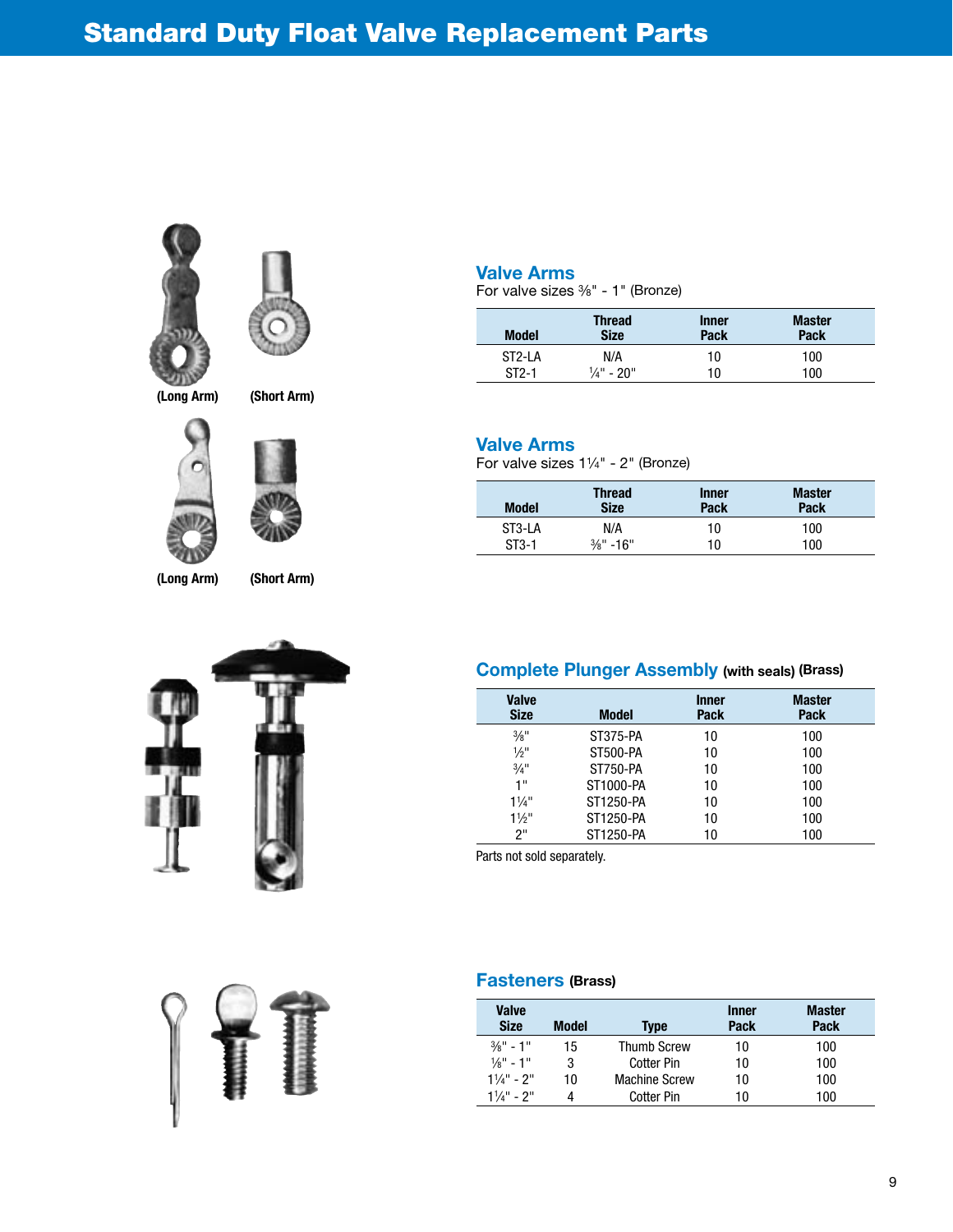# Heavy Duty Cooler Valves









# Tube Fitting Mini Cooler Valves





#### Bronze Body

Machined in-seat. Buna N seals. Adjustable brass arms. Polyethylene float. <sup>3</sup>/<sub>8</sub>" MIP OD x <sup>1</sup>/<sub>8</sub>" FIP ID pipe connection.

Maximum Pressure - 100psi • Maximum Temperature - 140°F

| <b>Tube</b>     | <b>Model</b> | 100psi          | Size                   | Stem   | Weight |
|-----------------|--------------|-----------------|------------------------|--------|--------|
| <b>Material</b> |              | <b>Capacity</b> | (Inches)               | Length | (oz.)  |
| N/A             | STD-CA       | 3 GPM           | $8 \times \frac{3}{4}$ | יימ    |        |

#### Bronze Body

Machined in-seat. Buna N seals. Adjustable brass arms. Polyethylene float. 3⁄8" copper tube compression inlet connection. Maximum Pressure - 100psi • Maximum Temperature - 140°F

| <b>Tube</b>            | Model | 100psi          | <b>Size</b>             | <b>Stem</b>      | Weight |
|------------------------|-------|-----------------|-------------------------|------------------|--------|
| <b>Material</b>        |       | <b>Capacity</b> | (Inches)                | Lenath           | (oz.)  |
| $\frac{3}{8}$ " copper | C%TF  | 3 GPM           | $12 \times \frac{3}{4}$ | $5\frac{3}{4}$ " |        |

#### Bronze Body

Machined in-seat. Buna N seals. Adjustable brass arms. Polyethylene float. 1/4" copper tube compression inlet connection. Maximum Pressure - 100psi • Maximum Temperature - 140°F

| <b>Tube</b>            | <b>Model</b> | 100psi          | <b>Size</b>             | <b>Stem</b>      | Weight |
|------------------------|--------------|-----------------|-------------------------|------------------|--------|
| <b>Material</b>        |              | <b>Capacity</b> | (Inches)                | Lenath           | (oz.)  |
| $\frac{1}{4}$ " copper | $C4TF-1$     | 3 GPM           | $12 \times \frac{3}{4}$ | $5\frac{3}{4}$ " |        |

#### Bronze Body

Machined in-seat. Buna N seals. Adjustable brass arms. Polyethylene float. 1/4" copper tube compression inlet connection. Maximum Pressure - 100psi • Maximum Temperature - 140°F

| Tube                   | <b>Model</b>                        | 100psi          | Size              | <b>Stem</b>      | Weight |
|------------------------|-------------------------------------|-----------------|-------------------|------------------|--------|
| <b>Material</b>        |                                     | <b>Capacity</b> | (Inches)          | Lenath           | (0z.)  |
| $\frac{1}{4}$ " copper | C <sup>1</sup> / <sub>4</sub> TFAEA | 3 GPM           | 11 $x\frac{3}{4}$ | $5\frac{3}{4}$ " |        |

# Brass Body

Machined in-seat. Buna N seals. Adjustable brass arms. Polyethylene float. 1⁄4" copper tube compression inlet connection. Maximum Pressure - 100psi • Maximum Temperature - 140°F

| Tube                   | <b>Model</b>     | 100psi          | <b>Size</b> | <b>Stem</b>      | Weight |
|------------------------|------------------|-----------------|-------------|------------------|--------|
| <b>Material</b>        |                  | <b>Capacity</b> | (Inches)    | Length           | (oz.)  |
| $\frac{1}{4}$ " copper | $M\frac{1}{4}TF$ | 3 GPM           | 11 x 1      | $5\frac{1}{2}$ " | J      |

#### Brass Body

Alloy 304 stainless steel seat. Buna N seals. Adjustable brass arms. Polyethylene float. 1/4" copper tube compression inlet connection.

# Maximum Pressure - 100psi • Maximum Temperature - 140°F

| <b>Tube</b>            | Model  | 100psi          | <b>Size</b> | <b>Stem</b>      | Weight |
|------------------------|--------|-----------------|-------------|------------------|--------|
| <b>Material</b>        |        | <b>Capacity</b> | (Inches)    | Lenath           | (oz.)  |
| $\frac{1}{4}$ " copper | M¼TFSS | 3 GPM           | 11 x 1      | $5\frac{1}{2}$ " |        |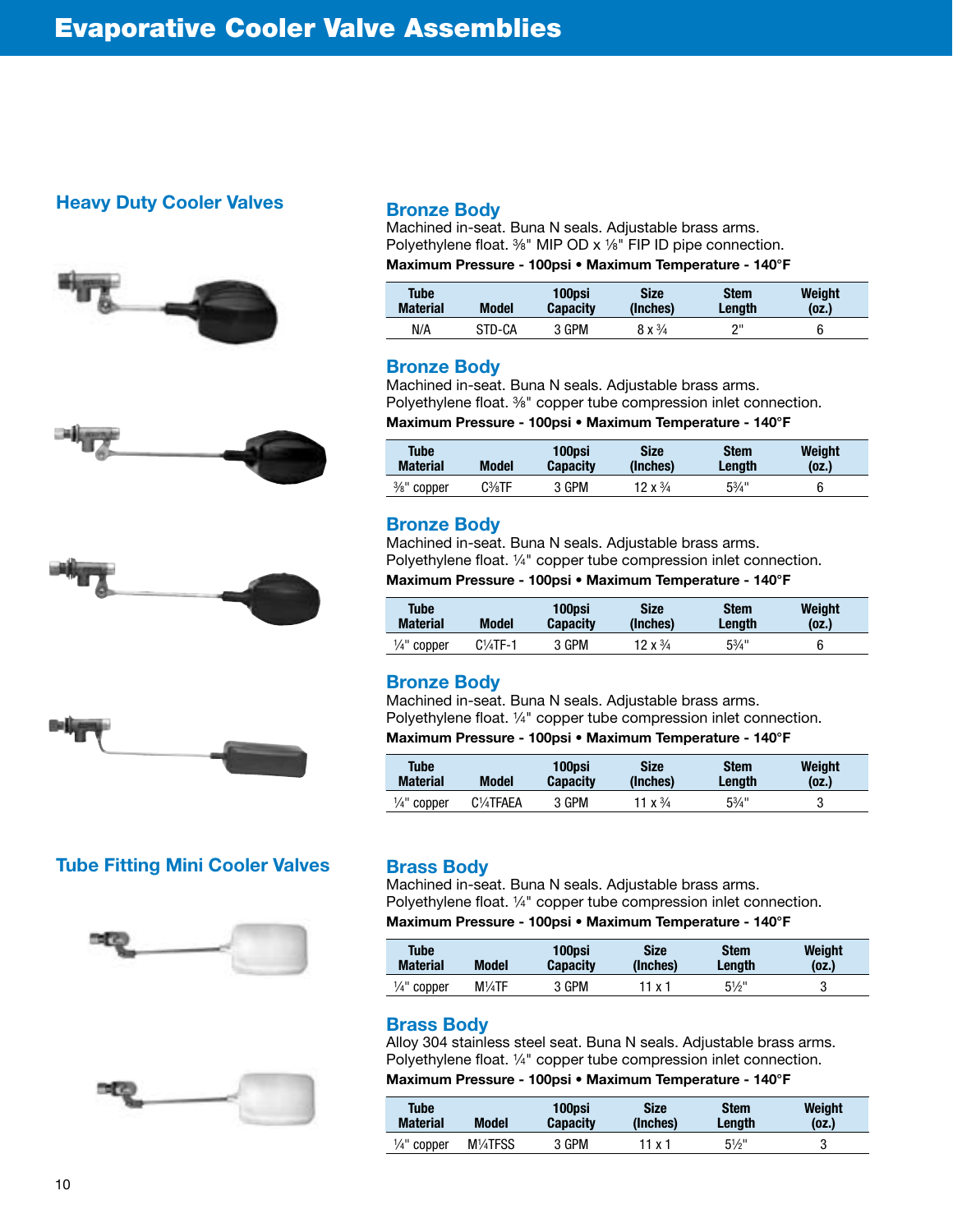

#### ✱ HIGH CAPACITY -

Free flow fill rate 6.5 gpm at 50psi. Maximum inlet pressure 75psi. Will fill a 100 gallon tank in less than 15 minutes. Maximum Temperature - 140°F

#### ✱ EASY INSTALLATION -

Rubbermaid®: Remove bulkhead fitting from tank. Reverse and install so drain plug is inside the tank. Remove drain plug and install valve assembly.

Other Livestock Tanks:

 Use UA600 (Universal Adaptor), Install through drain port. Secure with locknut and gaskets. Install valve assembly.

#### ✱ ANIMAL PROOF -

Free floating ball and chain assembly designed to stop damage by livestock.

#### ✱ RESISTS FREEZING -

Valve operates completely submerged in water at tank bottom.

#### ✱ DURABLE -

 Manufactured using rugged, high quality engineered plastic with solid brass connections and polyethylene float.

Model RL600 11/4" MNPT threaded with 1/2" FNPT threaded inlet. Consists of RL600V, RL600SC and P6 float. For use on RUBBERMAID® brand livestock tanks. Model RL600 plus universal tank adaptor (Model UA600) for use in all livestock tanks.

| <b>Model</b>                 | <b>Description</b>            | <b>Master</b><br><b>Pack</b> | Weight<br>each (lbs.) |
|------------------------------|-------------------------------|------------------------------|-----------------------|
| <b>RL600</b>                 | <b>Automatic Watering Kit</b> | 12                           | 1.4                   |
| <b>Parts and Accessories</b> |                               |                              |                       |
| <b>UA600</b>                 | <b>Universal Tank Adaptor</b> | 12                           | 1.4                   |
| <b>RL600A</b>                | Arm and Seat                  | N/A                          | .1                    |
| <b>RL600V</b>                | Nozzle and Arm Assembly       | 10                           | .2                    |
| AP-112                       | <b>Garden Hose Adaptor</b>    | N/A                          | .1                    |
| <b>RL600-SC</b>              | Stem & Chain Assembly         | 50                           | .2                    |
| P6                           | Float                         | 5                            | 7.3 oz.               |



RL600-SC Stem and Chain **Assembly** 



AP-112 Garden Hose Adaptor



RL600V Nozzle and Arm Assembly



RL600A Arm and Seat



UA600 Universal Tank Adaptor